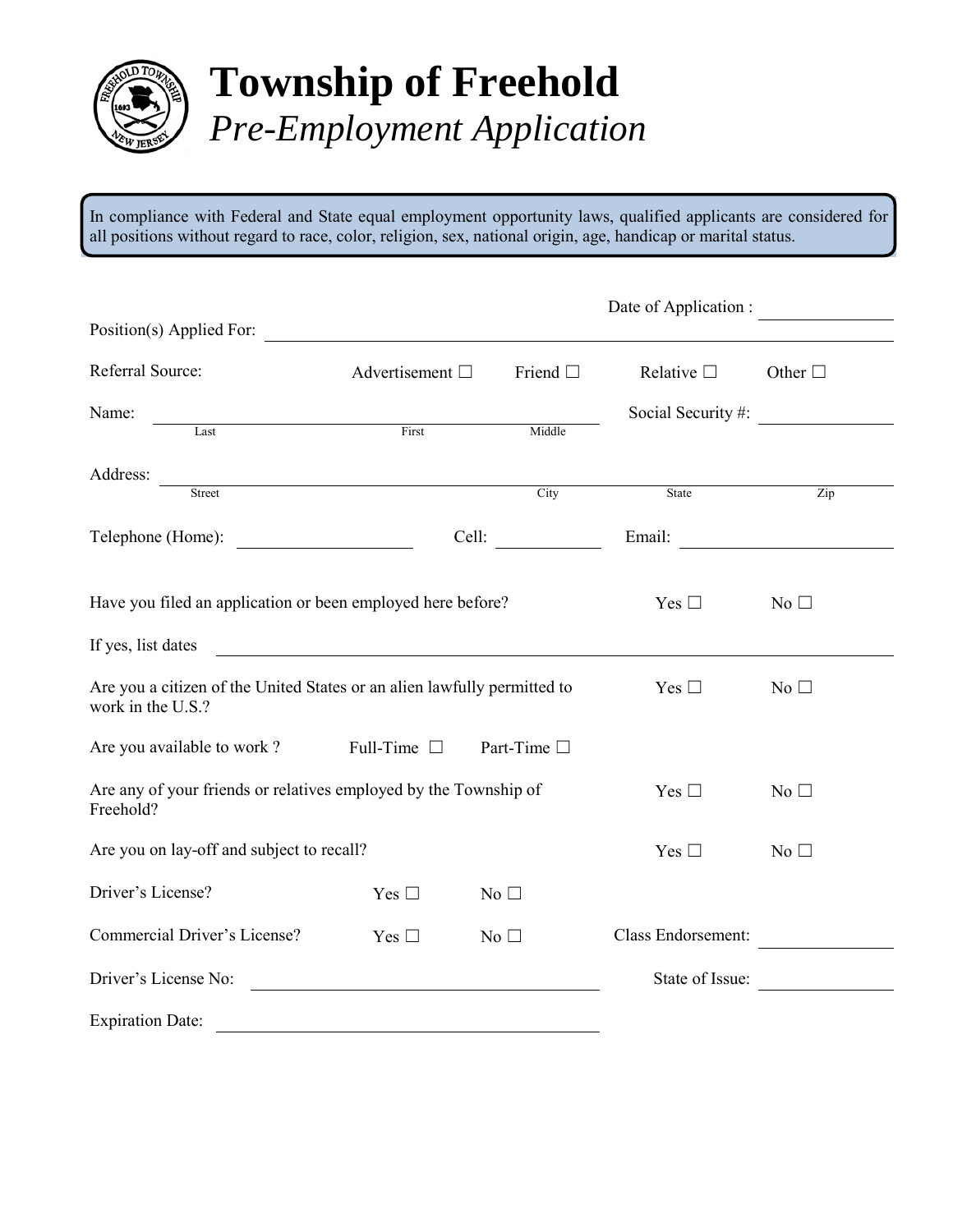## *Freehold Township prohibits smoking in all Township buildings, facilities as well as Township owned vehicles***.**

Do you have any mental, medical impairment or disability which might limit your ability to perform job-related duties?

| If yes, please explain                            | Yes $\square$ | No $\square$ |            |  |
|---------------------------------------------------|---------------|--------------|------------|--|
| $\mathcal{L}_{\mathcal{A}}$<br>Are you a Veteran? | Yes $\square$ | No $\square$ | Serial No. |  |
| If yes, what branch of military service?          |               |              |            |  |

| Please provide three references not related to you |         |                  |       |       |
|----------------------------------------------------|---------|------------------|-------|-------|
| Name                                               | Address | City, State, Zip | Phone | Email |
|                                                    |         |                  |       |       |
|                                                    |         |                  |       |       |
|                                                    |         |                  |       |       |
|                                                    |         |                  |       |       |
|                                                    |         |                  |       |       |
|                                                    |         |                  |       |       |

**Education**

What is the highest year of school completed?

Describe specialized training, qualifications, apprenticeship, skills from previous employment or experience, and extracurricular activities: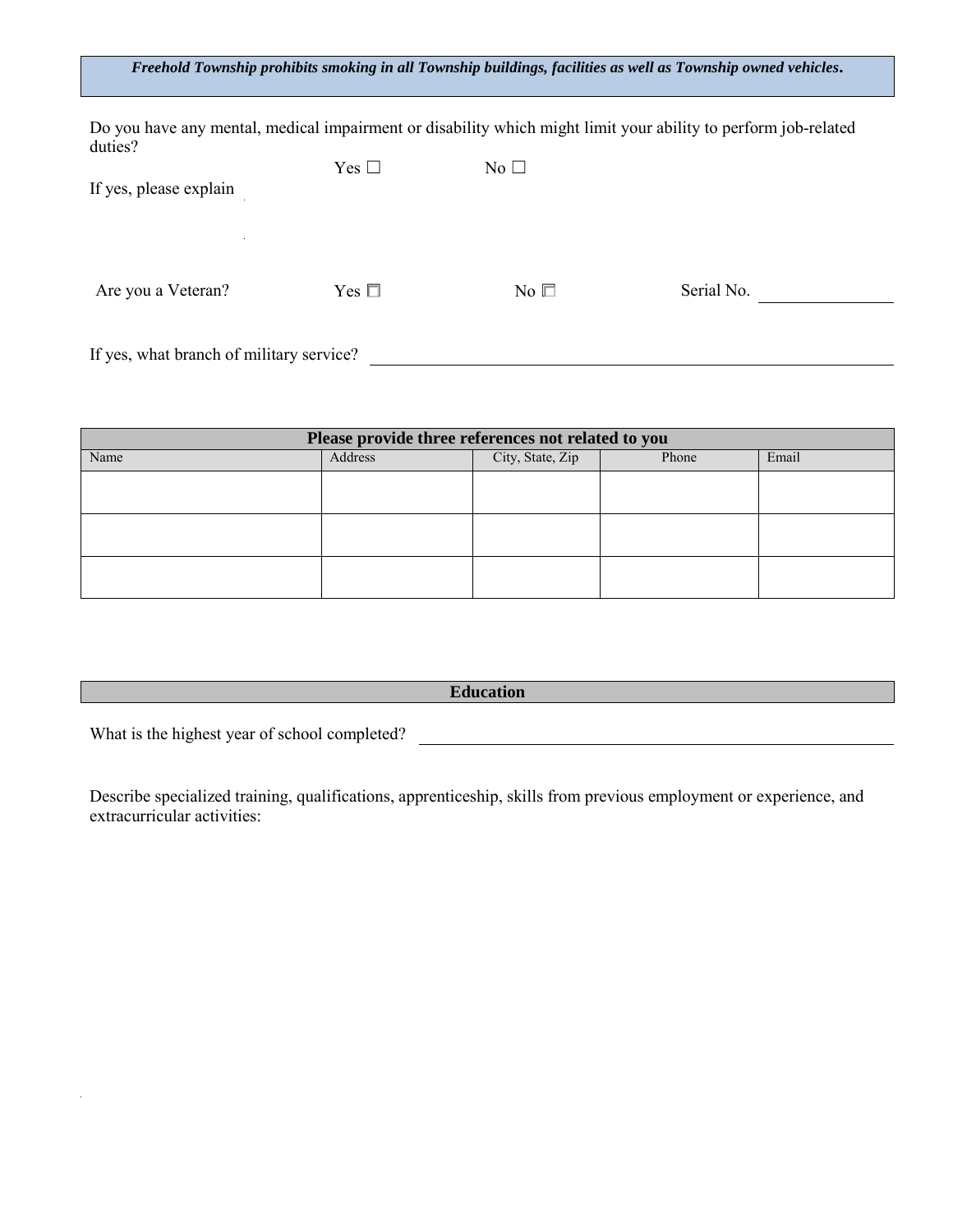| <b>Employment Experience</b>                                                                                                   |                    |      |                          |                   |  |
|--------------------------------------------------------------------------------------------------------------------------------|--------------------|------|--------------------------|-------------------|--|
| List each job held. Start with your present or most recent job. Include military service assignments and volunteer activities. |                    |      |                          |                   |  |
| $\mathbf 1$                                                                                                                    | Employer<br>Dates  |      |                          | <b>Job Duties</b> |  |
|                                                                                                                                |                    | From | $\overline{\mathrm{To}}$ |                   |  |
|                                                                                                                                | Address            |      |                          |                   |  |
|                                                                                                                                |                    |      |                          |                   |  |
|                                                                                                                                | Job Title          |      |                          |                   |  |
|                                                                                                                                | Supervisor         |      |                          |                   |  |
|                                                                                                                                |                    |      |                          |                   |  |
|                                                                                                                                | Reason for Leaving |      |                          |                   |  |
|                                                                                                                                |                    |      |                          |                   |  |
|                                                                                                                                |                    |      |                          |                   |  |
| $\sqrt{2}$                                                                                                                     | Employer           |      | Dates                    | <b>Job Duties</b> |  |
|                                                                                                                                | Address            | From | ${\rm To}$               |                   |  |
|                                                                                                                                |                    |      |                          |                   |  |
|                                                                                                                                | Job Title          |      |                          |                   |  |
|                                                                                                                                |                    |      |                          |                   |  |
|                                                                                                                                | Supervisor         |      |                          |                   |  |
|                                                                                                                                | Reason for Leaving |      |                          |                   |  |
|                                                                                                                                |                    |      |                          |                   |  |
|                                                                                                                                |                    |      |                          |                   |  |
| $\overline{3}$                                                                                                                 | Employer           |      | Dates                    | <b>Job Duties</b> |  |
|                                                                                                                                |                    | From | T <sub>o</sub>           |                   |  |
|                                                                                                                                | Address            |      |                          |                   |  |
|                                                                                                                                | Job Title          |      |                          |                   |  |
|                                                                                                                                |                    |      |                          |                   |  |
|                                                                                                                                | Supervisor         |      |                          |                   |  |
|                                                                                                                                |                    |      |                          |                   |  |
|                                                                                                                                | Reason for Leaving |      |                          |                   |  |
|                                                                                                                                |                    |      |                          |                   |  |
| $\overline{4}$                                                                                                                 | Employer           |      | Dates                    | <b>Job Duties</b> |  |
|                                                                                                                                |                    | From | $\overline{\mathrm{To}}$ |                   |  |
|                                                                                                                                | Address            |      |                          |                   |  |
|                                                                                                                                | Job Title          |      |                          |                   |  |
|                                                                                                                                |                    |      |                          |                   |  |
|                                                                                                                                | Supervisor         |      |                          |                   |  |
|                                                                                                                                |                    |      |                          |                   |  |
|                                                                                                                                | Reason for Leaving |      |                          |                   |  |
|                                                                                                                                |                    |      |                          |                   |  |

*(If you need additional space, please continue on a separate sheet of paper)*